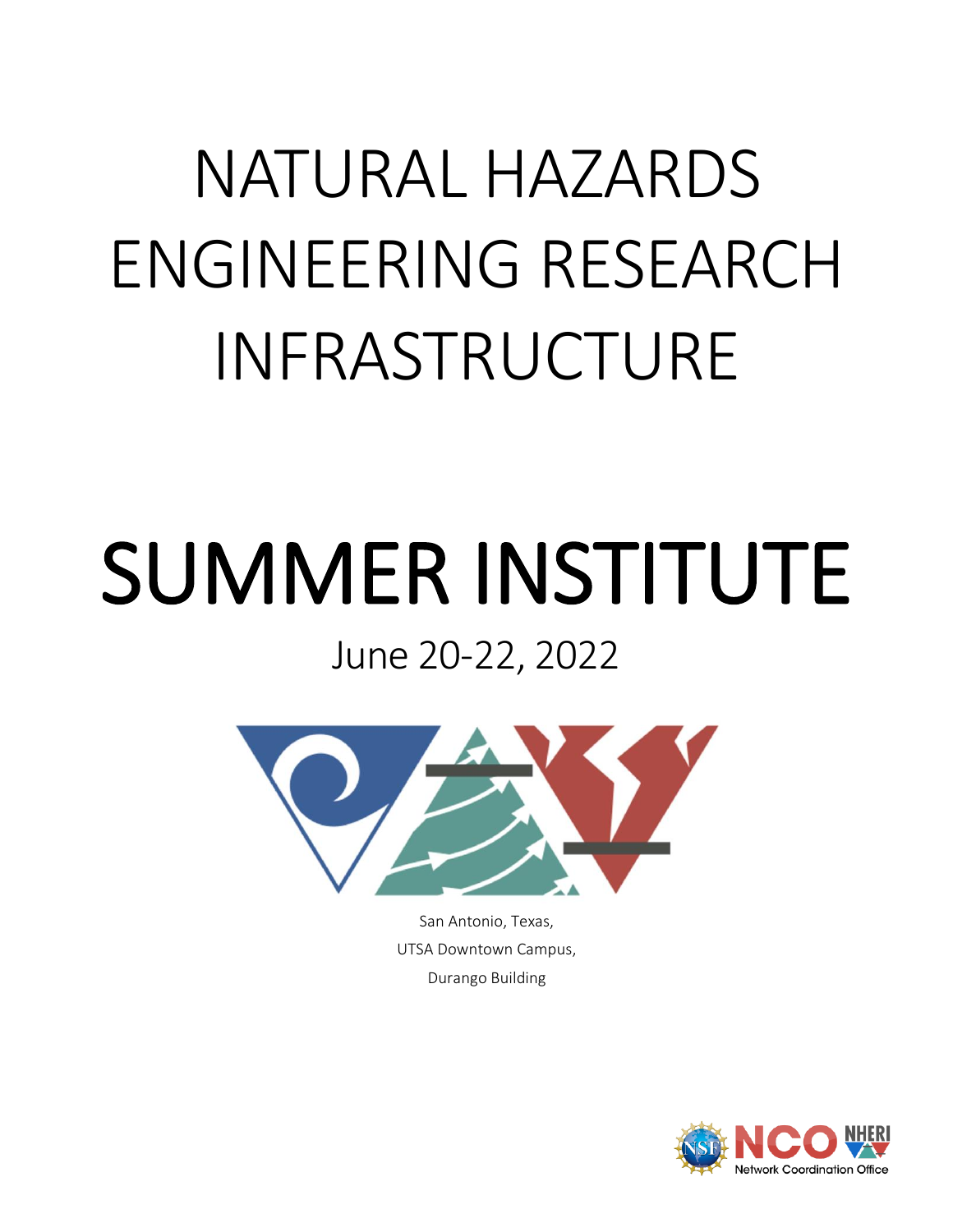## **NHERI Summer Institute Day 1 Monday, June 20, 2022**

|                            | $110101184$ , $3011020$ , $2022$                                                                                       |                              |
|----------------------------|------------------------------------------------------------------------------------------------------------------------|------------------------------|
| <b>Time</b><br>7:30-8:30am | <b>Session</b><br>Registration & breakfast                                                                             | <b>Location</b><br>Riverwalk |
| 8:30-9:30am                | Welcome & NHERI Overview                                                                                               | La Villita                   |
|                            | Presenter: JoAnn Browning, PhD, PE                                                                                     |                              |
|                            | Dean, College of Engineering & Integrated Design, University of Texas at San                                           |                              |
|                            | Antonio                                                                                                                |                              |
|                            | Following a welcome by the NCO-ECO lead, participants will learn                                                       |                              |
|                            | about the NHERI network, receive an overview of the Summer                                                             |                              |
|                            | Institute objectives, and meet each other and their collaborative                                                      |                              |
|                            | research group.                                                                                                        |                              |
| 9:30-10:45am               | <b>NHERI Site Presentations</b>                                                                                        | La Villita                   |
|                            | Presenter: Amal Elawady, PhD (10 minutes)                                                                              |                              |
|                            | Co-Principal Investigator, The Wall of Wind at Florida International University                                        |                              |
|                            | Assistant Professor, Civil & Environmental Engineering                                                                 |                              |
|                            | Presenter: Pedro Lomònaco, PhD (10 minutes)<br>Co-Principal Investigator & Director, The O.H. Hinsdale Wave Research   |                              |
|                            | Laboratory at Oregon State University                                                                                  |                              |
|                            | Presenter: Jennifer Bridges, PhD (10 minutes)                                                                          |                              |
|                            | Principal Investigator & Director, Boundary Layer Wind Tunnel at University                                            |                              |
|                            | of Florida                                                                                                             |                              |
|                            | Associate Professor, Department of Civil & Coastal Engineering                                                         |                              |
|                            | Presenter: Ross Boulanger, PhD, PE, NAE (10 minutes)                                                                   |                              |
|                            | Principal Investigator & Director of the University of California, Davis, Center                                       |                              |
|                            | for Geotechnical Modeling                                                                                              |                              |
|                            | Professor, Civil & Environmental Engineering                                                                           |                              |
|                            | Presenter: Joel Conte, PhD, SE (10 minutes)                                                                            |                              |
|                            | Principal Investigator of the Large High Performance Outdoor Shake Table at<br>the University of California, San Diego |                              |
|                            | Professor, Civil Engineering                                                                                           |                              |
|                            | Presenter: Koorosh Lotfizadeh, PhD (10 minutes)                                                                        |                              |
|                            | Director of NHERI Operations and Project Scientist at the Large High                                                   |                              |
|                            | Performance Outdoor Shake Table at the University of California, San Diego                                             |                              |
|                            | Presenter: Tricia Clayton, PhD (10 minutes)                                                                            |                              |
|                            | Co-PI of the Large-Scale Mobile Shakers at the University of Texas at Austin                                           |                              |
|                            | Associate Professor, Civil Engineer at Wake Forest University                                                          |                              |
| 10:45-11:00am              | <b>Networking Break</b>                                                                                                | La Villita/Riverwalk         |
| 11:00am-12:00pm            | Presenters: James Ricles, PhD, PE (10 minutes)                                                                         | La Villita                   |
|                            | Principal Investigator & Director, Real-Time Multi-directional Earthquake                                              |                              |
|                            | Simulation Facility, Lehigh University                                                                                 |                              |
|                            | Bruce G. Johnston Professor of Structural Engineering                                                                  |                              |
|                            | Deputy Director, Advanced Technology for Large Structural Systems (ATLSS)<br>Center                                    |                              |
|                            | Presenter: Liang Cao, PhD                                                                                              |                              |
|                            | Research Scientist, Real-Time Multi-directional Earthquake Simulation                                                  |                              |
|                            | Facility, Lehigh University                                                                                            |                              |
|                            | Presenter: Tim Cockerill, PhD (10 minutes)                                                                             |                              |
|                            | Director of User Services at Texas Advance Computing Center at the                                                     |                              |
|                            | University of Texas at Austin                                                                                          |                              |
|                            | Presenter: Laura Lowes, PhD (10 minutes)                                                                               |                              |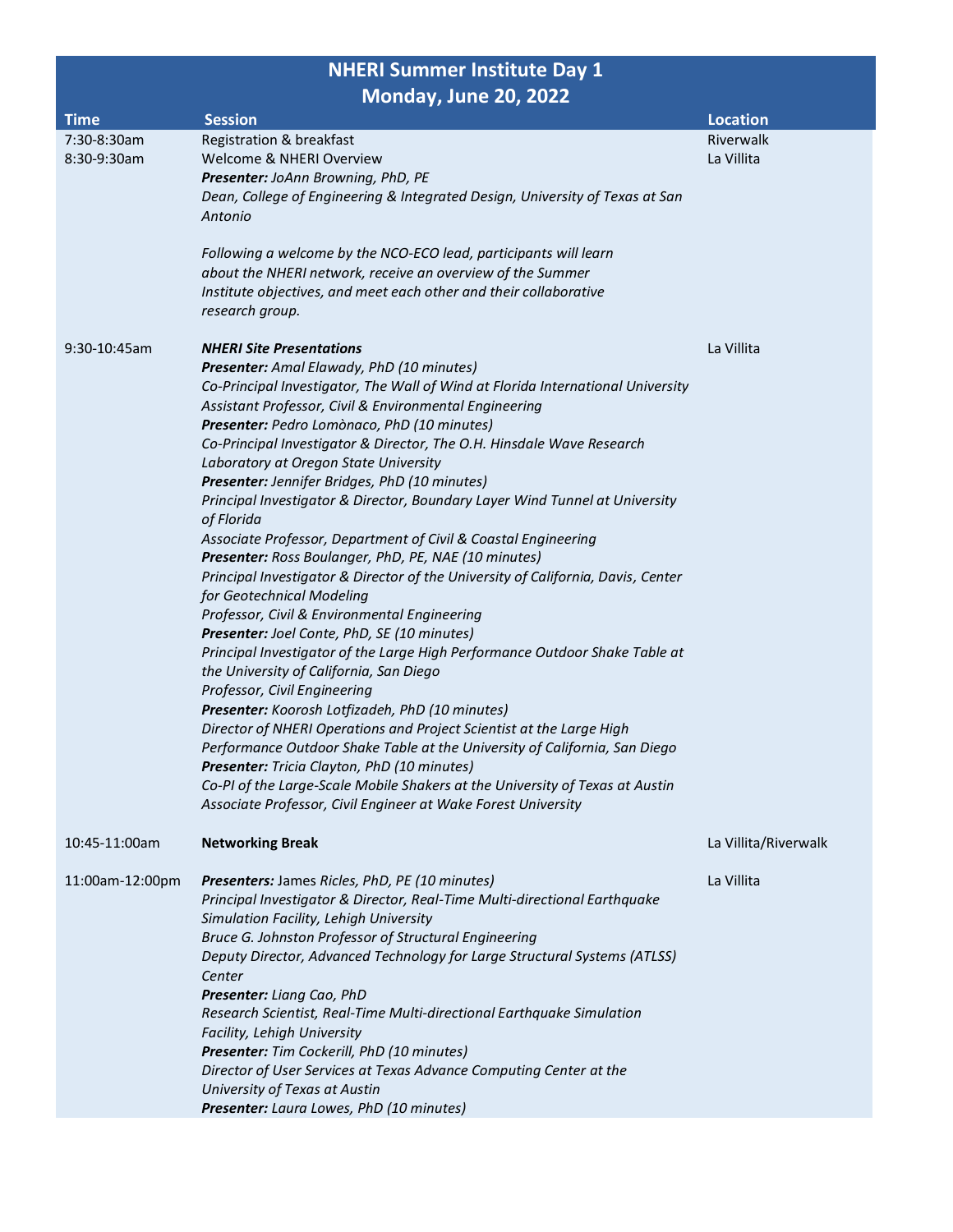|                                                               | Leadership Team, SimCenter, University of California, Berkeley                                |                                   |  |  |
|---------------------------------------------------------------|-----------------------------------------------------------------------------------------------|-----------------------------------|--|--|
|                                                               | Presenter: Laura Lowes, PhD (10 minutes)                                                      |                                   |  |  |
|                                                               | ECO Director, RAPID Facility at the University of Washington                                  |                                   |  |  |
|                                                               | Department Chair & Professor, Civil & Environmental Engineering                               |                                   |  |  |
|                                                               | Presenter: Melissa Villarreal, CONVERGE (10 minutes)                                          |                                   |  |  |
|                                                               | Graduate Research Assistant, CONVERGE & Natural Hazards Center                                |                                   |  |  |
|                                                               | PhD Student, Department of Sociology, University of Colorado, Boulder                         |                                   |  |  |
| 12:00-1:00pm                                                  | <b>Networking Lunch/NHERI Sites Q&amp;A</b>                                                   | Riverwalk                         |  |  |
| 1:00-2:00pm                                                   | <b>NHERI Researcher Panel</b>                                                                 | La Villita                        |  |  |
|                                                               | Moderated by: Laura Lowes, PhD                                                                |                                   |  |  |
|                                                               | Department Chair, Professor of Civil & Environmental Engineering, University<br>of Washington |                                   |  |  |
| 2:00-3:00pm                                                   | <b>NSF CAREER Award Panel</b>                                                                 | La Villita                        |  |  |
|                                                               | Moderated by: Karina Vielma, Ed                                                               |                                   |  |  |
|                                                               | Assistant Professor of Engineering Education, University of Texas at San<br>Antonio           |                                   |  |  |
| 3:00-3:15pm                                                   | <b>Networking Break</b>                                                                       | La Villita/Riverwalk              |  |  |
| 3:15-4:45pm                                                   | <b>NHERI Science Plan</b>                                                                     | La Villita/Riverwalk              |  |  |
|                                                               | <b>Presenter:</b> Ian Robertson                                                               |                                   |  |  |
|                                                               | Chair, Professor of Civil & Environmental Engineering, Arthur N.L. Chiu                       |                                   |  |  |
|                                                               | Distinguished Professor, University of Hawaií at Mānoa                                        |                                   |  |  |
|                                                               | Presenter: Billy Edge                                                                         |                                   |  |  |
|                                                               | Professor of Civil, Construction & Environmental Engineering, North Carolina                  |                                   |  |  |
|                                                               | State University, Head of Coastal Processes & Engineering, University of                      |                                   |  |  |
|                                                               | North Carolina, and Director of Renewable Ocean Energy for North Carolina                     |                                   |  |  |
|                                                               | Attendees will participate in an introduction, overview, and discussion of the                |                                   |  |  |
|                                                               | third iteration of the NHERI Science Plan to address pressing research needs                  |                                   |  |  |
|                                                               | for the natural hazards' community. They will then break into their                           |                                   |  |  |
|                                                               | collaborative groups and work with guidance from Ian Robertson and Billy                      |                                   |  |  |
|                                                               | Edge.                                                                                         |                                   |  |  |
|                                                               |                                                                                               |                                   |  |  |
| 4:45-5:00pm<br>6:00-8:00pm                                    | <b>Networking Break</b><br>User Forum Meet & Greet with Appetizers at Mi Tierra               | La Villita/Riverwalk<br>Mi Tierra |  |  |
|                                                               |                                                                                               |                                   |  |  |
| <b>NHERI Summer Institute Day 2</b><br>Tuesday, June 21, 2022 |                                                                                               |                                   |  |  |
| <b>Time</b>                                                   | <b>Session</b>                                                                                | <b>Location</b>                   |  |  |
| $8:00 - 8:30$ am                                              | Registration and breakfast & User Forum Introduction                                          | Riverwalk                         |  |  |
| 8:30-10:00am                                                  | <b>NSF Proposal Writing Workshop-</b>                                                         | La Villita                        |  |  |
|                                                               | Presenter: Joy Pauschke, PhD, PE                                                              |                                   |  |  |
|                                                               | Program Director, National Science Foundation                                                 |                                   |  |  |
|                                                               | Attendees meet with NSF Program Director to discuss the research                              |                                   |  |  |
|                                                               | merit, overview of research activities and resources, and broader                             |                                   |  |  |
|                                                               | impacts.                                                                                      |                                   |  |  |
| 8:30-10:00pm                                                  | <b>K-12 Educator Orientation</b>                                                              | Alamo Board Room                  |  |  |
| 10:00-12:00pm                                                 | <b>Collaborative Groups &amp; Joy Pauschke</b>                                                | La Villita/Riverwalk              |  |  |
|                                                               |                                                                                               |                                   |  |  |